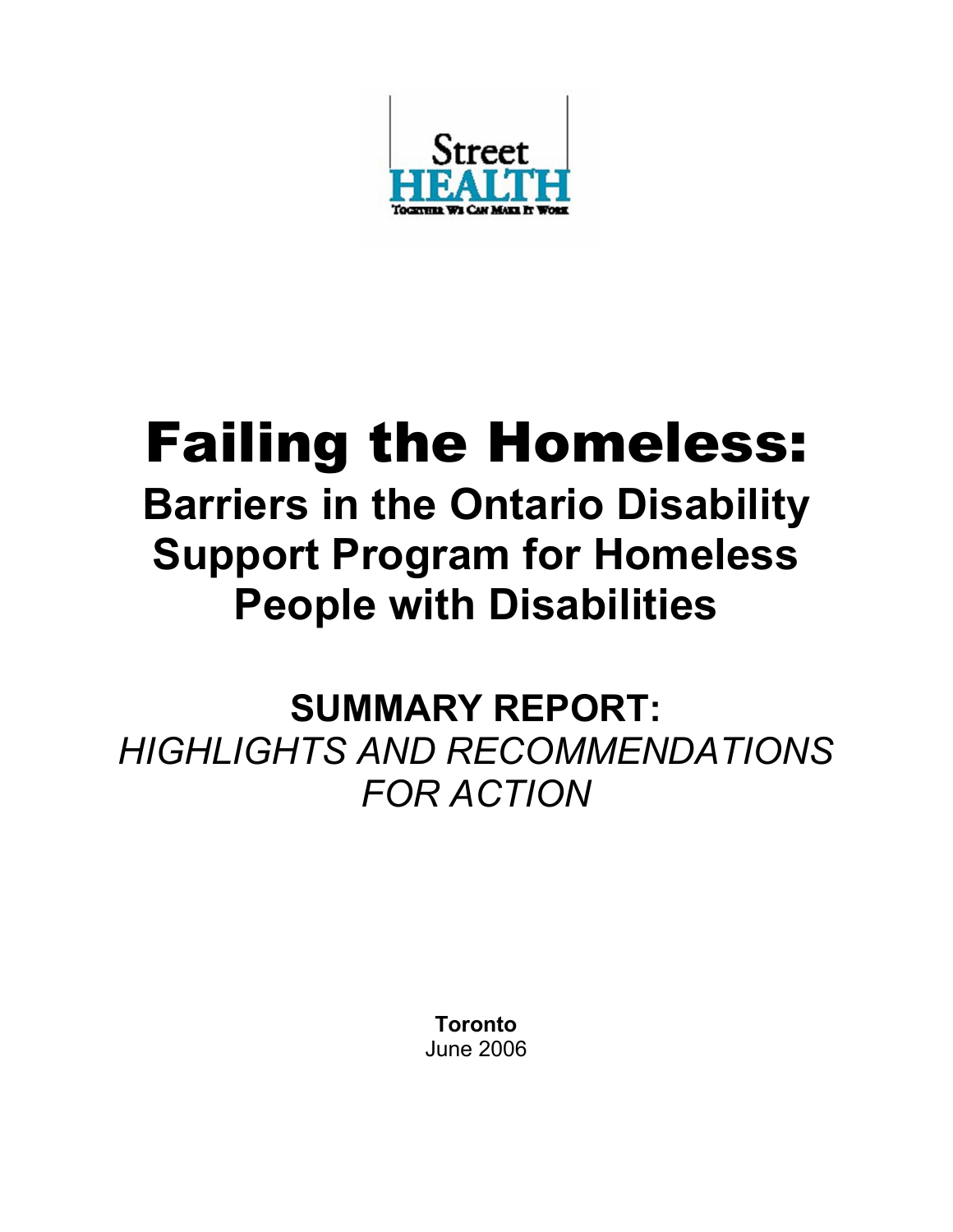## About the Study

85 homeless people living with disabilities participated in this study. All participants were clients at Street Health or Parkdale Activity and Recreation Centre (PARC), two community organizations working with homeless people in Toronto.

Several interviews were conducted with each participant to learn about their personal histories of disability, employment, housing and attempts to access disability benefits. Project staff also assisted participants with new disability benefits applications and appeals, as well as other requirements for the benefits application process (e.g., accessing health care and identification documents).

Study findings and recommendations were drawn from interviews with participants and background research on participants' histories as well as from project staff's experiences assisting participants with benefits applications and appeals during the course of the study.

#### Research Team

Sarah Shartal (Roach Schwartz and Associates), Laura Cowan (Street Health), Erika Khandor (Street Health) and Beric German (Street Health)

## Other Acknowledgements

Special thanks to Melodie Mayson (Neighbourhood Legal Services), Bob Gardner (The Wellesley Institute), Staff at Parkdale Activity and Recreation Centre (PARC), Staff at Street Health, Stephen Hwang (Centre for Research on Inner City Health, St. Michael's Hospital), Sarah Blackstock (Income Security Advocacy Centre), Maureen Fair (St. Christopher House), John Stapleton, Darlene Carew (Centre 454, Anglican Social Services, Ottawa) and Members of the ODSP Roundtable for their advice, expertise and other contributions to this project.

#### About Street Health

Street Health Community Nursing Foundation conducted this study and created this report.

Street Health is an innovative, community-based health care organization providing services and advocating to address a wide range of physical, mental and emotional needs in those who are homeless, poor and socially marginalized in Toronto.

Street Health 338 Dundas Street East Toronto, ON M5A 2A1 416-921-8668

info@streethealth.ca [www.streethealth.ca](http://www.streethealth.ca/)



#### Funding for the Study This study was funded by an Advanced Urban Health Research Grant from the Wellesley Institute.

We would like to thank the Wellesley Institute for their generous support.

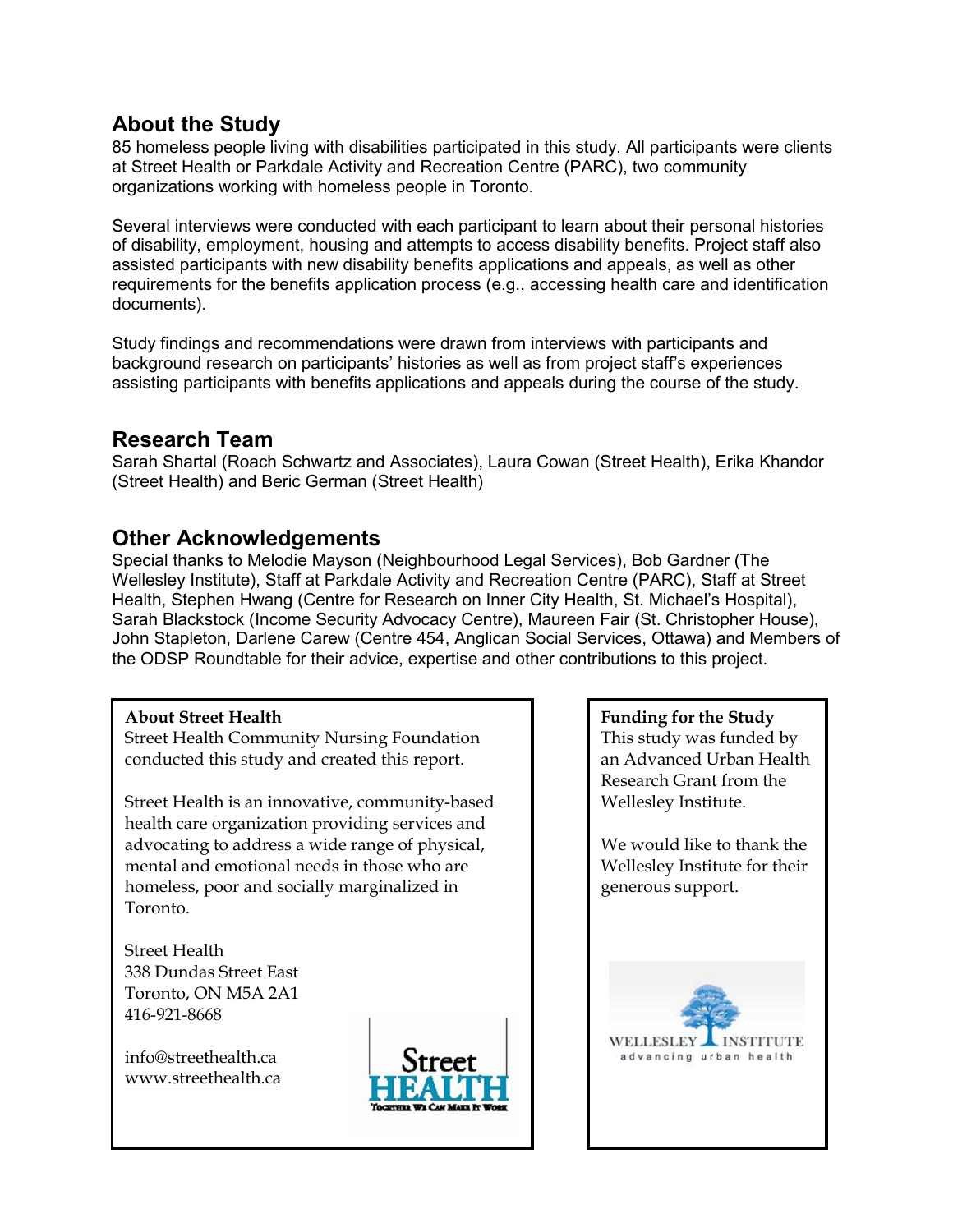## Failing the Homeless: Barriers in the Ontario Disability Support Program for Homeless People with Disabilities

## SUMMARY REPORT: HIGHLIGHTS AND RECOMMENDATIONS FOR ACTION

Ontario disability benefits are failing homeless people who have disabilities. The Ontario Disability Support Program (ODSP) is intended to assist low-income people with disabilities, but many disabled homeless people are unable to access this program.

Staff at Street Health, a community-based health care organization working with homeless people in downtown Toronto, realized that many of their clients had serious disabling conditions that prevented them from holding down jobs. Yet, although eligible, these clients were not receiving any ODSP benefits. The staff were spending a large part of their time trying to help individual clients obtain ODSP support. In an effort to address this problem, Street Health decided to conduct a research project to identify the barriers that were preventing eligible homeless people from accessing the ODSP, while at the same time helping study participants to secure the benefits they are entitled to.

This report describes the experiences of homeless people with disabilities who could not access the ODSP. It identifies key barriers and delays in the ODSP system and makes a number of recommendations to help ensure that homeless people with disabilities can access the ODSP benefits they are entitled to. It also highlights gaps in the overall disability benefits system. The project resulted in a range of important findings and concrete outcomes, but two stand out above all others:

- 100% of eligible participants needed help accessing ODSP benefits.
- 100% of participants whose ODSP applications were successful were able to secure housing.

#### About Participants

85 homeless people with disabilities living in Toronto participated in this study.

- 76% were male and 24% were female
- 61% were 41 years and over, 33% were aged 25-40, and 6% were 24 or younger
- 90% were born in Canada: 35% were born in Toronto, 29% in Ontario outside Toronto, and 26% in provinces outside Ontario (10% were born outside Canada)
- Participants had lived in Toronto for an average of 27 years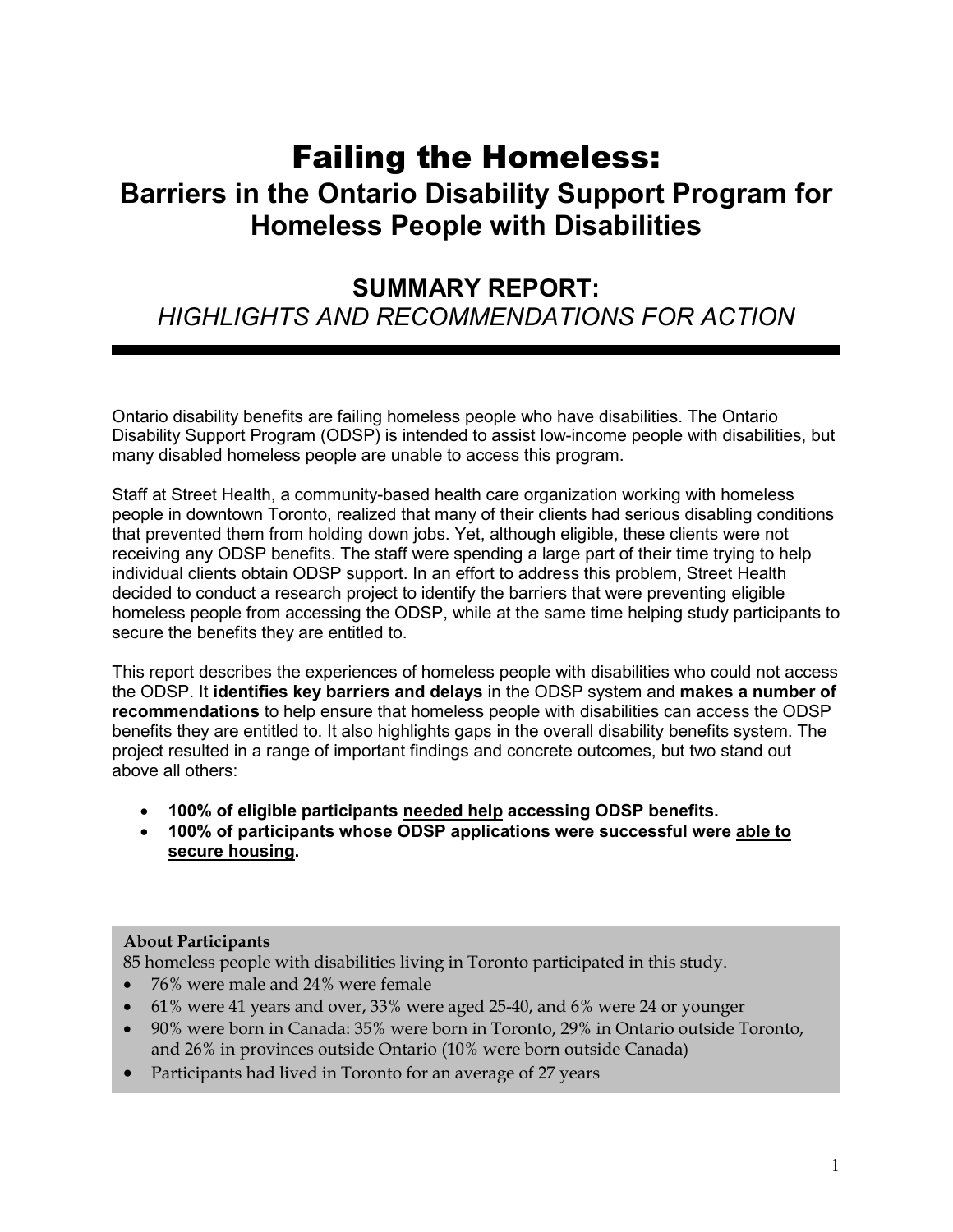## Homeless People Could Not Access the ODSP…

- 100% of study participants were eligible for the ODSP, but 0% were receiving benefits when they became involved in the study.
- 32% of participants had previously applied for ODSP benefits but had been denied them before taking part in the project.
- 68% of participants submitted their first complete application to the ODSP through this project. Many had attempted to apply in the past but had been unable to complete the process on their own.

## … Despite Their Obvious Eligibility

- 96% had more than one serious health condition.
- 75% had a combination of physical and mental health disabilities.
- 38% had been diagnosed with severe mental health conditions such as schizophrenia.
- 82% suffered from other serious mental health conditions such as depression, bipolar disorder, or post-traumatic stress disorder.
- 87% of all participants had not been able to sustain work (for more than a month at a time) for 7 or more years.

## Costs Associated with Decreased Access to the ODSP

#### Allowing people with disabilities to be poor and homeless leads to increased costs to individuals as well as to the health care and city shelter systems.

Homeless people have significantly poorer health and higher mortality rates than the general population<sup>1</sup>. A recent survey of homeless people in Toronto found that one-third of homeless people with serious health conditions did not have a stable source of health care<sup>2</sup>. Because homeless people are less likely to have a stable health care provider, they are more likely to use hospital emergency rooms and stay longer in hospitals for treatment. Each visit to a hospital emergency room costs at least \$400 and an in-patient stay costs more than \$1000 per day<sup>3</sup>. When homeless people use hospitals as their regular source of health care, there is more demand on the hospital system, leading to more overcrowding and longer waiting times for emergency rooms and hospital stays. It costs between \$18,000 and \$25,000 per year to keep a homeless person in the adult shelter system in Toronto<sup>4</sup>, far more than the annual rent for an adequate apartment or the basic ODSP benefit for a single person (approximately \$11,500 a year).

 $\overline{a}$ <sup>1</sup> Hwang SW. Homelessness and health. Canadian Medical Association Journal 2001; 164(2):229-233.; Frankish CJ, Hwang SW, Quantz D. Homelessness and health in Canada: research lessons and priorities. Canadian Journal of Public Health 2005; 96(Supplement 2):S23-S29.; Hwang SW. Mortality among men using homeless shelters in Toronto, Ontario. Journal of the American Medical Association 2000; 283(16):2152-2157.

<sup>&</sup>lt;sup>2</sup> Street Health. 2005. Street Health Research Bulletin – Fall 2005. Available at www.streethealth.ca.

<sup>&</sup>lt;sup>3</sup> Personal communication. June 2005. Emergency Room Nurse Manager, St. Michael's Hospital, Toronto.

<sup>4</sup> Personal communication. June 2005. Nurse Manager, Seaton House, Toronto.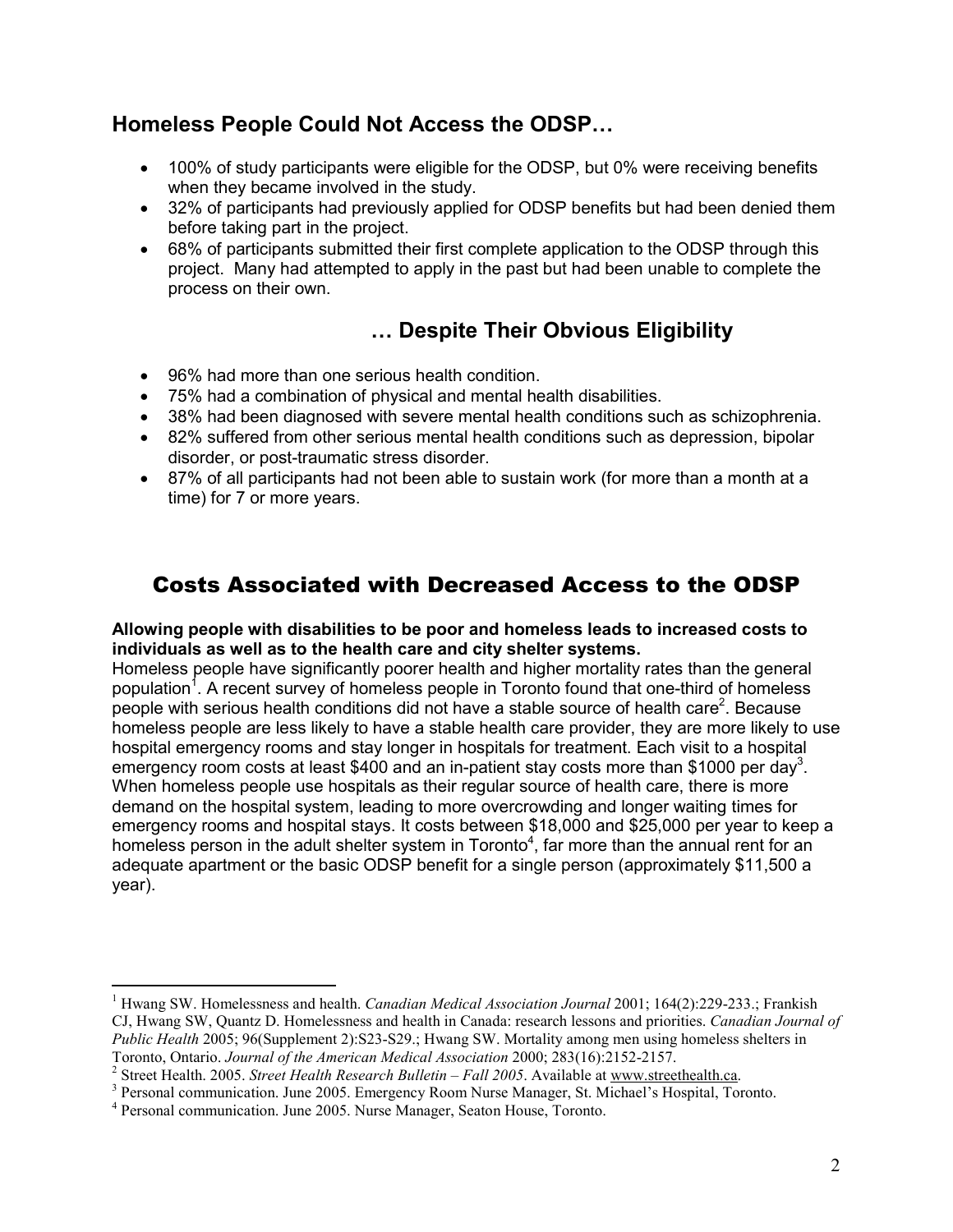#### The solutions are feasible and cost-effective.

The recommendations made in this report to increase access to ODSP benefits for homeless people with disabilities are not difficult or costly to implement. The set of recommendations related to the ODSP (see i-vii below) do not call for changes to the law. They simply involve adjustments to administrative guidelines and current practice within the ODSP system. These changes could be made at little or no cost to the ODSP and, in the long term, many could save money on program administration as they would lead to greater efficiency (e.g., by cutting down on the number of appeals for eligible applicants). The recommendation calling for a pilot project to assist homeless people with disabilities in accessing the ODSP (see vii below) also involves no legislative changes. The costs associated with such a pilot program would be reasonable, estimated at \$120,000 per year (totaling \$240,000 for a 2-year pilot project).

#### About ODSP Rates

The basic ODSP benefit for a single person is about \$950 per month. ODSP benefits provide enough income for most people to maintain some form of stable housing. However, ODSP rates are far from adequate. ODSP rates need to be increased to reflect the real cost of living, to allow recipients to maintain adequate housing, eat well and cover other expenses. Many community advocates have called for substantial increases to ODSP benefits.

## BARRIERS TO ACCESSING THE ODSP FOR HOMELESS PEOPLE

#### Barrier #1: Homeless people with disabilities cannot access ODSP application packages:

• 70% of project participants needed help getting applications due to the complexity of the process.

#### Barrier #2: Homeless people often do not possess the identification and financial documents required to apply for the ODSP:

• Many project participants needed assistance from project staff in order to obtain the required documents, leading to delays in submitting their applications.

#### Barrier #3: Homeless people with disabilities cannot get ODSP medical forms filled out accurately:

- Homeless people experience major barriers in accessing health care providers who are approved to fill out ODSP application forms. 66% of study participants did not have a family doctor when they enrolled in the project.
- Because ODSP forms do not encourage precise descriptions of applicants' disabilities, the majority of study participants had problems getting their forms filled out with enough detail to determine eligibility.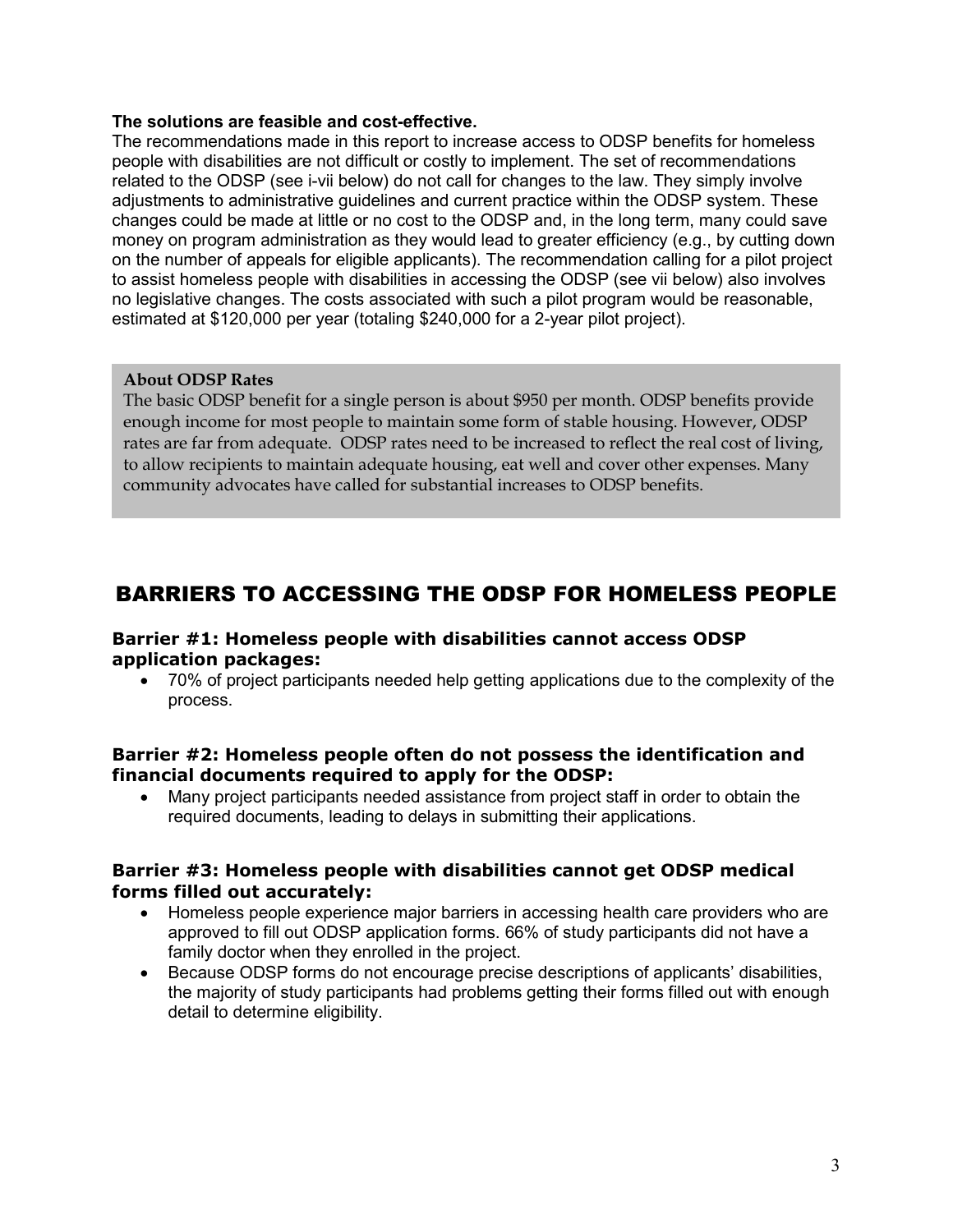#### Barrier #4: Homeless people with disabilities cannot return their ODSP applications within 90 days:

• Barriers in the ODSP system, along with participants' disabilities, made it impossible for applicants to complete their applications within the 90-day time limit without significant help from project staff.

#### Barrier #5: Once applications were submitted to the ODSP, applicants experienced extensive delays and barriers to receiving benefits:

- The ODSP decision-making process involves about 17 different steps and 9 different people. Several project participants experienced delays because their application got lost or was held up during one of these decision-making steps. Project participants who were accepted on first review of their application had to wait up to one year from when they submitted their application until benefits were paid.
- Too many eligible applicants have had to appeal negative decisions. Despite substantial disabilities, only 42% of project participants had their applications accepted on first consideration. The other 58% of participants had their applications denied at first and therefore had to appeal the decision. Those with appeals had to wait up to an additional year for benefits.

#### Barrier #6: Homeless people with disabilities cannot navigate the overall ODSP application process without help. The system requires self-reliance where the individual applicant is responsible for all steps in the process:

• 100% of project participants needed help negotiating this process because their disabilities and other barriers made it impossible to follow through on their own.

## With the right help, homeless people with disabilities can get the ODSP benefits they need and are entitled to:

- 93% of participants assisted by project staff eventually received ODSP benefits (7% continue to wait for a decision on their appeals at the time of this report).
- 100% of participants who accessed the ODSP acquired housing.
- 66% of participants who did not have family doctors when they were enrolled in the project were connected to stable health care providers.

## Ruth's Story\*

When Ruth enrolled in the project, she was homeless and did not have stable health care. Through the project she was connected to a family doctor, who helped her to explore her health issues and to access specialists and medical tests. As a result of this process, Ruth found out that she suffers from post-traumatic stress disorder (PTSD), and that this might be linked to her skin condition and other physical symptoms. With this diagnosis, Ruth was able to successfully apply for ODSP benefits. She now has a modest apartment and is getting treatment for her health issues.

\*Name and identifying information changed to protect participant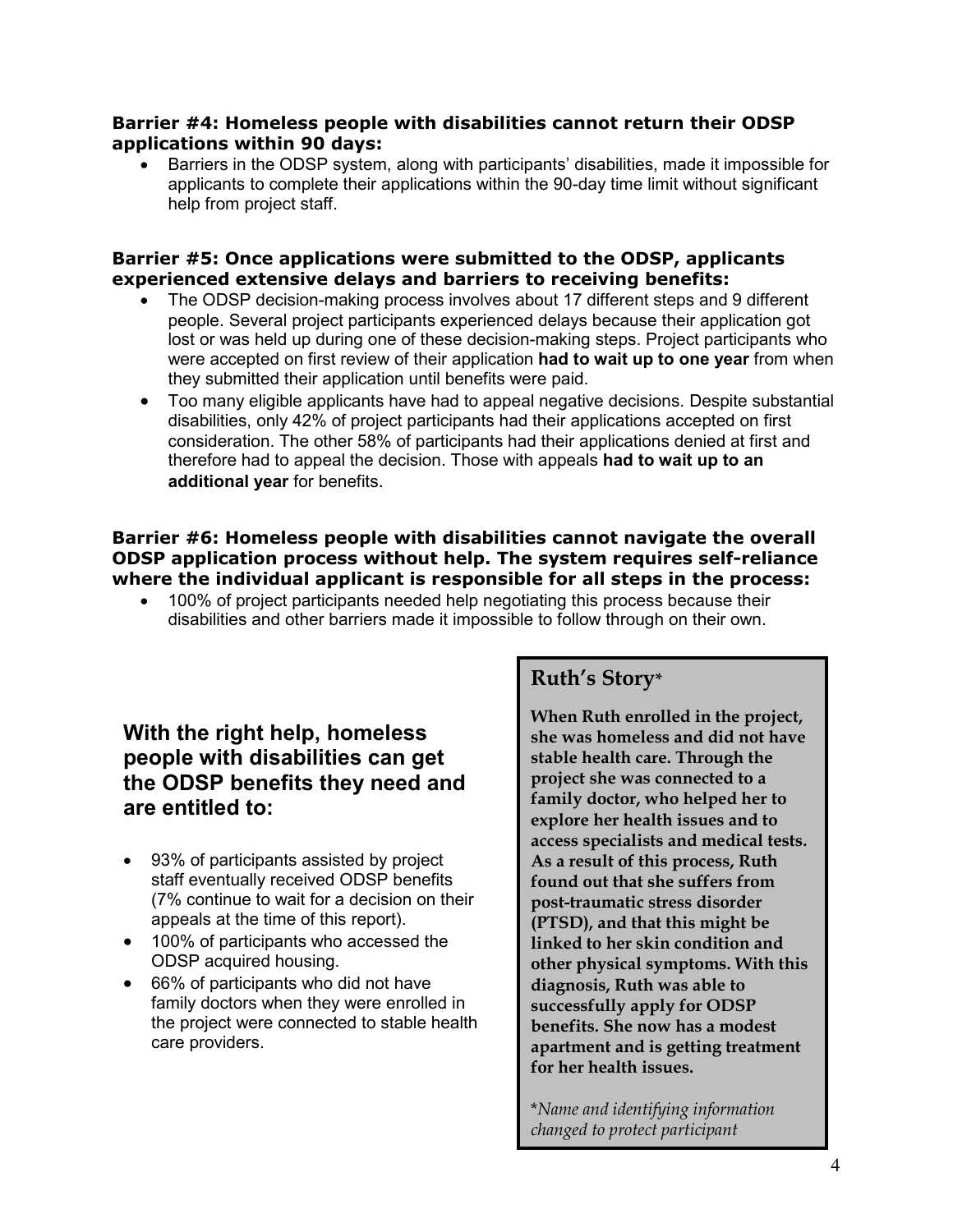#### Dedication

This report is dedicated to the five study participants who died during this project for reasons related to their health conditions and disabilities. Three of these participants were still waiting for decisions on their ODSP applications when they passed away. Two participants had recently secured ODSP benefits, but their health and well-being had already deteriorated so significantly that the benefits came too late.

## Summary of Recommendations To Increase Access to the ODSP for Homeless People

- i. That the Ontario Ministry of Community and Social Services increase accessibility to ODSP applications and the application process for homeless and vulnerable people (see Recommendation 1).
- ii. That the Ontario Ministry of Community and Social Services eliminate barriers to proof of identity and income that prevent and delay homeless people's ODSP applications (see Recommendation 2).
- iii. That the Ontario Ministry of Community and Social Services reduce homeless people's barriers to getting ODSP medical forms filled out accurately by:
	- Minimizing barriers to accessing an approved health care provider (see Recommendation 3); and
	- Minimizing barriers to accurate reporting in the ODSP medical forms (see Recommendation 4).
- iv. That the Ontario Ministry of Community and Social Services eliminate the 90-day time limit for submitting completed ODSP applications (from the time application packages are received) (see Recommendation 5).
- v. That the Ontario Ministry of Community and Social Services implement improvements to training, service and practice to increase the quality of service, coordination, and efficiency of the ODSP administration and decision-making processes (see Recommendations 6 and 7).
- vi. That the Disability Adjudication Unit adjudicators, who decide on applicants' eligibility for the ODSP, accept the diagnoses and descriptions of qualified health care providers without requiring unnecessary additional specialist opinions and medical test results to determine eligibility (see Recommendation 8).
- vii. That the Ontario Ministry of Community and Social Services and the City of Toronto provide funding for a 2-year pilot project for two Income Support Workers to work from community agencies to provide outreach and support to homeless people with disabilities to assist them in accessing ODSP benefits (see Recommendation 9).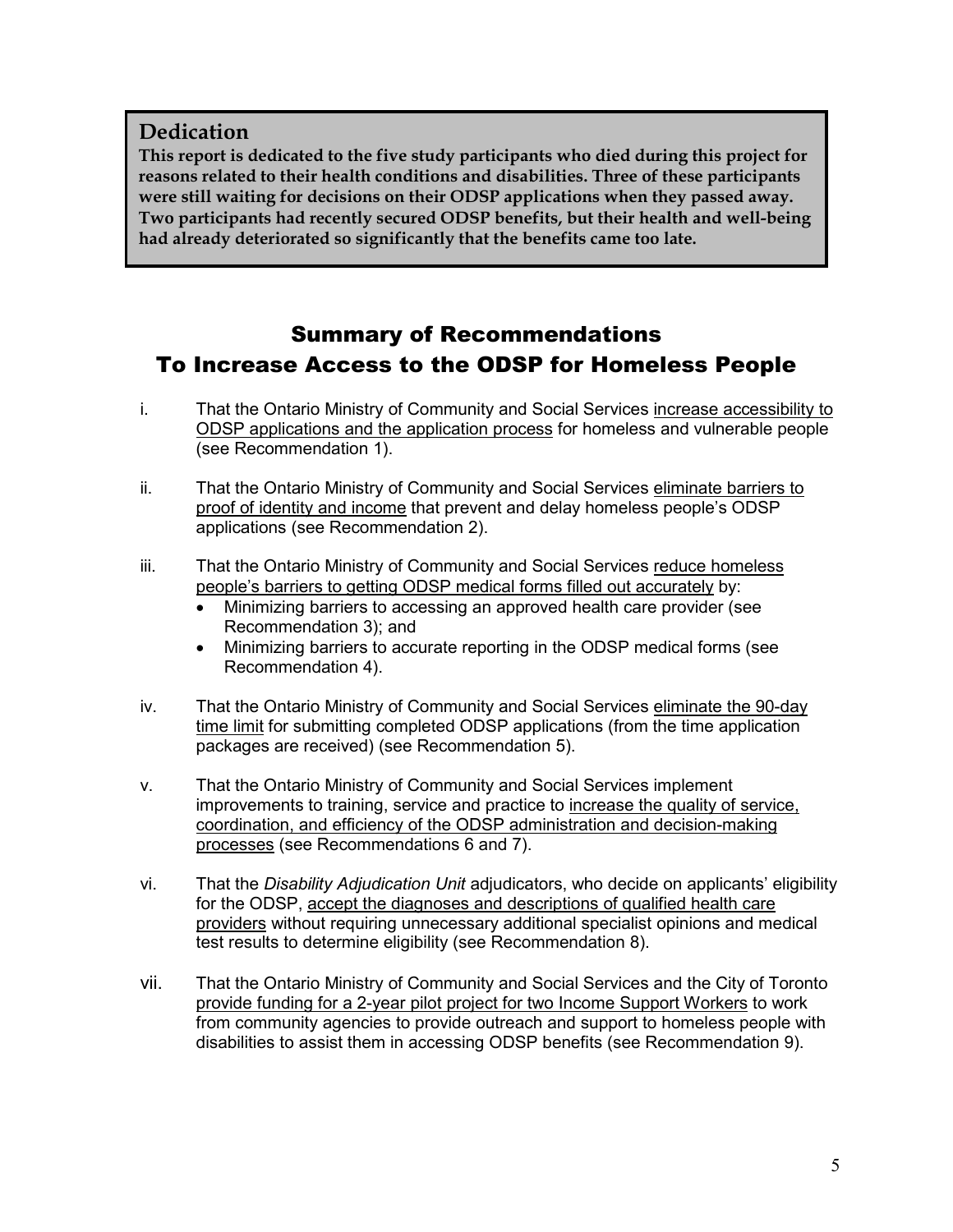## GAPS IN THE OVERALL DISABILITY BENEFITS SYSTEM

#### All of the disability benefits programs available in Ontario (not only the ODSP) are failing people with disabilities and allowing them to become homeless:

- 76% of project participants worked and were housed for a major portion of their lives.
- Most had worked in low-paying and precarious jobs such as contract and seasonal work.
- Most of these participants had histories of episodic disability (various periods of work interrupted by illness) until a health crisis occurred which led to a permanent disability that left them unable to work.
- All of these participants had to rely on public income support programs because they did not have private disability insurance, enough savings or family support to survive.
- All project participants eventually became homeless because they could not secure an adequate income through the following public programs:

Failure of Employment Insurance (EI): EI Sickness Benefits are supposed to provide immediate short-term income for workers who have to stop working for health reasons. The vast majority of participants who worked (over 70%) were not able to access EI Sickness Benefits when they experienced a disabling health crisis because they did not work enough hours to qualify or because their employer did not register with EI and make the appropriate deductions from their pay.

Failure of Workers Safety and Insurance Board (WSIB): WSIB benefits, also known as worker's compensation, provide short- and long-term benefits for workers who have an injury or disease related to their work. Workplace injuries played a role in becoming disabled for 57% of participants who worked and 46% had received worker's compensation benefits at some time. None of them were able to maintain ongoing benefits.

Failure of Canada Pension Plan (CPP) Retirement and Disability Pensions: The CPP Disability (CPPD) pension is a long-term disability benefit available to disabled workers who paid into CPP while they were working. To calculate regular CPP retirement benefits, a worker's contributions are divided by the number of years they worked. If a person stops working before retirement age because of a disability, the years they were not working will still be counted against their pension, leading to lower retirement benefits, unless they qualify for CPPD. No study participants had qualified for CPPD when they were enrolled in the project primarily because they did not know about CPPD. Project staff made CPPD applications for all participants who had paid into CPP while they were working, but only 30% are expected to receive any retirement benefits. Most participants were not eligible because they had not worked the required number of years prior to becoming disabled. Others had already turned 65, making it too late to apply.

Failure of Ontario Works (OW): All of the participants who could not access short- and longterm disability benefits when they became disabled had to turn to the only other public income support that was immediately available to them—welfare. OW benefits were so low that they did not provide enough money to enable these individuals to keep their housing.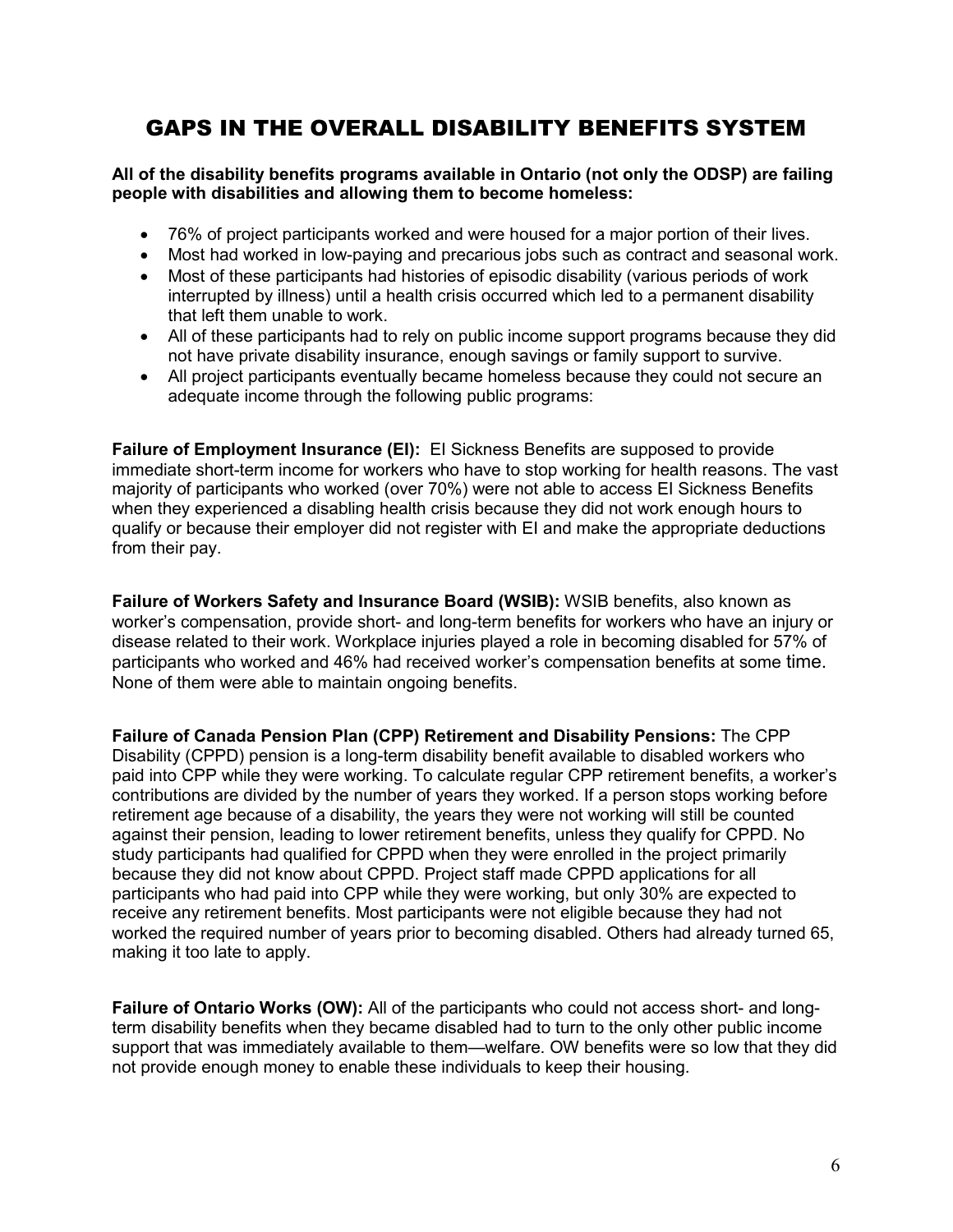## Summary of Recommendations To Provide a Seamless Disability Benefits System

- viii. That the appropriate departments and ministries at the federal and provincial levels collaborate and establish a seamless disability support system across Canada that provides disabled people with a sufficient income from the moment they have a health crisis, throughout their adult life, and in retirement age (see Recommendation 10).
- ix. That the Ministry of Community and Social Services raise Ontario Works rates by 40% to ensure that low-income working people in Ontario can receive adequate income support immediately when they have a health crisis (see Recommendation 11).

## IT'S TIME FOR A CHANGE

#### Significant barriers and gaps in the existing systems need to be addressed. The experiences of homeless people with disabilities in this study highlight the huge gaps and barriers that currently exist in the public disability support system. There is an urgent need to address these barriers and gaps. If nothing is done, homelessness will continue to increase as people with disabilities live in extreme poverty and are forced to live, and possibly die, on the street.

#### Implementing the recommendations in this report will lead to enormous benefits for homeless and vulnerable people with disabilities, as well as for the health care and city shelter systems.

Income from the ODSP and other disability benefits will allow disabled homeless people to secure and maintain adequate housing, thus leading to improved health and wellbeing. With access to housing and more stable health care, homeless people will have fewer occasions to use hospital emergency rooms and other hospital departments. This will lead to less strain on the health care system and result in substantial financial savings to government and taxpayers. Decreased homelessness will mean fewer homeless people living on the streets and in shelters. The Toronto shelter system will save between \$18,000 and \$25,000 a year for each homeless person who secures housing.

#### The Income Support Worker pilot project is needed immediately.

Homeless people with disabilities need help getting disability benefits immediately. Establishing a pilot project to provide accessible and holistic assistance to obtaining ODSP benefits would dramatically increase access in the short-term.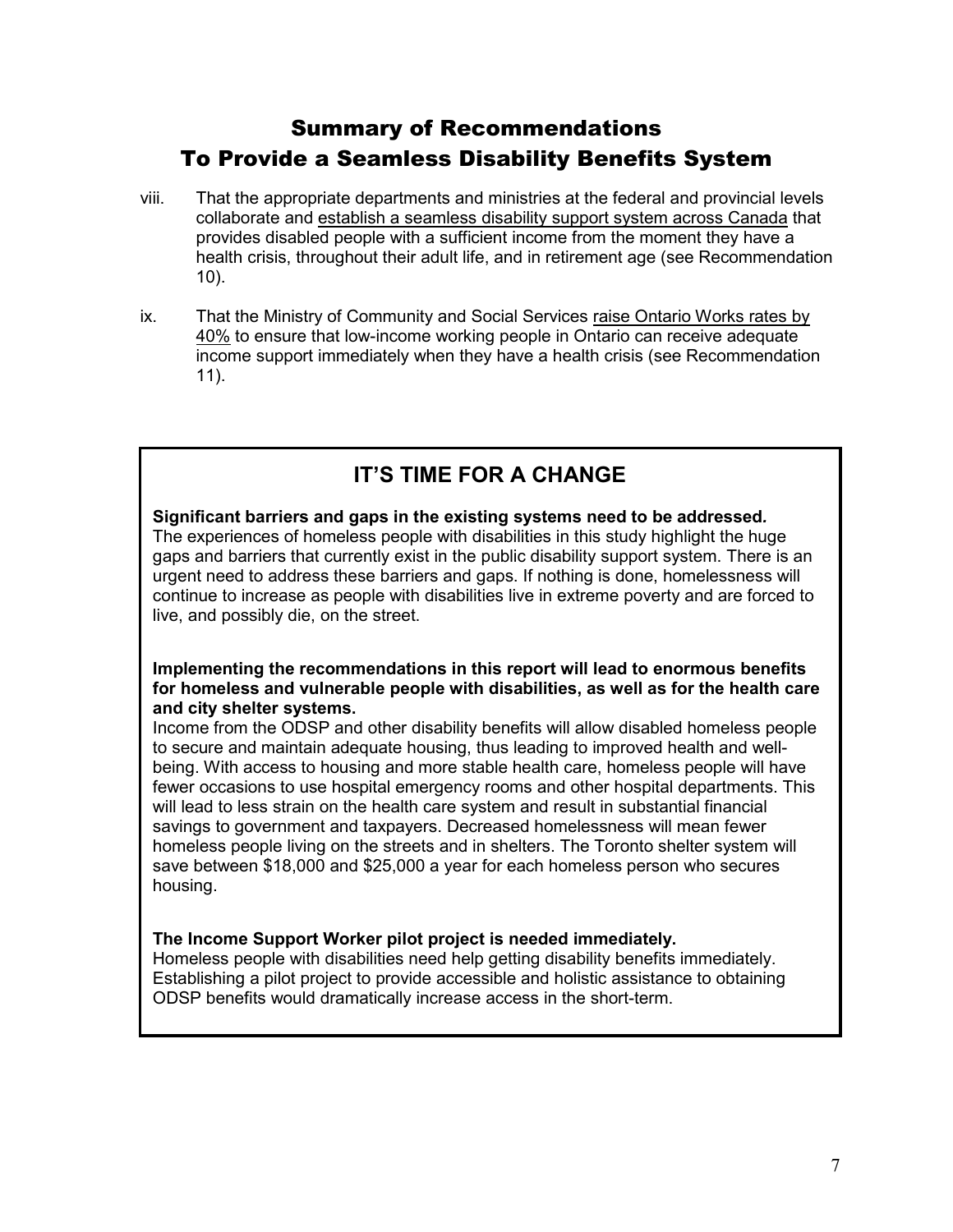## APPENDIX 1: Recommendations

Recommendations 1 through 9 apply to the ODSP system specifically. Recommendations 10 and 11 apply to the overall public disability support and Ontario welfare systems.

Recommendation 1: That the Ontario Ministry of Community and Social Services increase accessibility to ODSP applications and the application process for homeless and vulnerable people in the following ways:

- By making ODSP workers available in person on the telephone and in local ODSP offices when an applicant first inquires about an ODSP application
- By providing ODSP workers in accessible spaces that homeless people can access across Toronto, such as drop-ins, shelters, and other community agencies and community centres on a regular basis (e.g. once a week)
- By creating standards of practice and providing appropriate training that ensure that ODSP workers are proactive in explaining the ODSP application process clearly to potential applicants.

Recommendation 2: That the Ontario Ministry of Community and Social Services eliminate barriers to proof of identity and income that prevent and delay homeless people's ODSP applications by:

- Using identification and financial documents already on file at OW for current OW recipients
- Accepting expired identification documents to prove identity
- Using existing identification to verify other ID/ proof of income requirements (e.g. if an applicant can provide a Social Insurance Number (SIN), ODSP workers could verify citizenship and income using the SIN card).

Recommendation 3: That the Ontario Ministry of Community and Social Services reduce homeless people's barriers to getting ODSP medical forms filled out accurately by:

- Revisiting and expanding the definition of an approved health care provider (with "prescribed qualifications") who can fill out the ODSP medical forms to include other providers who may know applicants' health histories well (e.g. registered nurses, nonregistered qualified social workers, naturopaths, etc.)
- Providing an information sheet with all ODSP application packages that includes a list of the names and contact information for local community health centres and the local office of the College of Physicians, who will provide a list of doctors currently taking patients.

Recommendation 4: That the Ontario Ministry of Community and Social Services work with health care providers to develop more effective ODSP medical forms so that people's disabilities are reported accurately by:

- Changing the language of the ODSP medical forms so that they are easy to understand and providing clear instructions to health care providers on how to fill out forms
- Encouraging health care providers to describe all of an applicant's relevant medical conditions and issues and providing space for narrative descriptions of these issues throughout the forms
- Adding a direct request for information about an applicant's ability to sustain employment without substantial restriction to the forms (e.g., include a question about whether an applicant has been unable to sustain work primarily due to health reasons, and for what period of time).